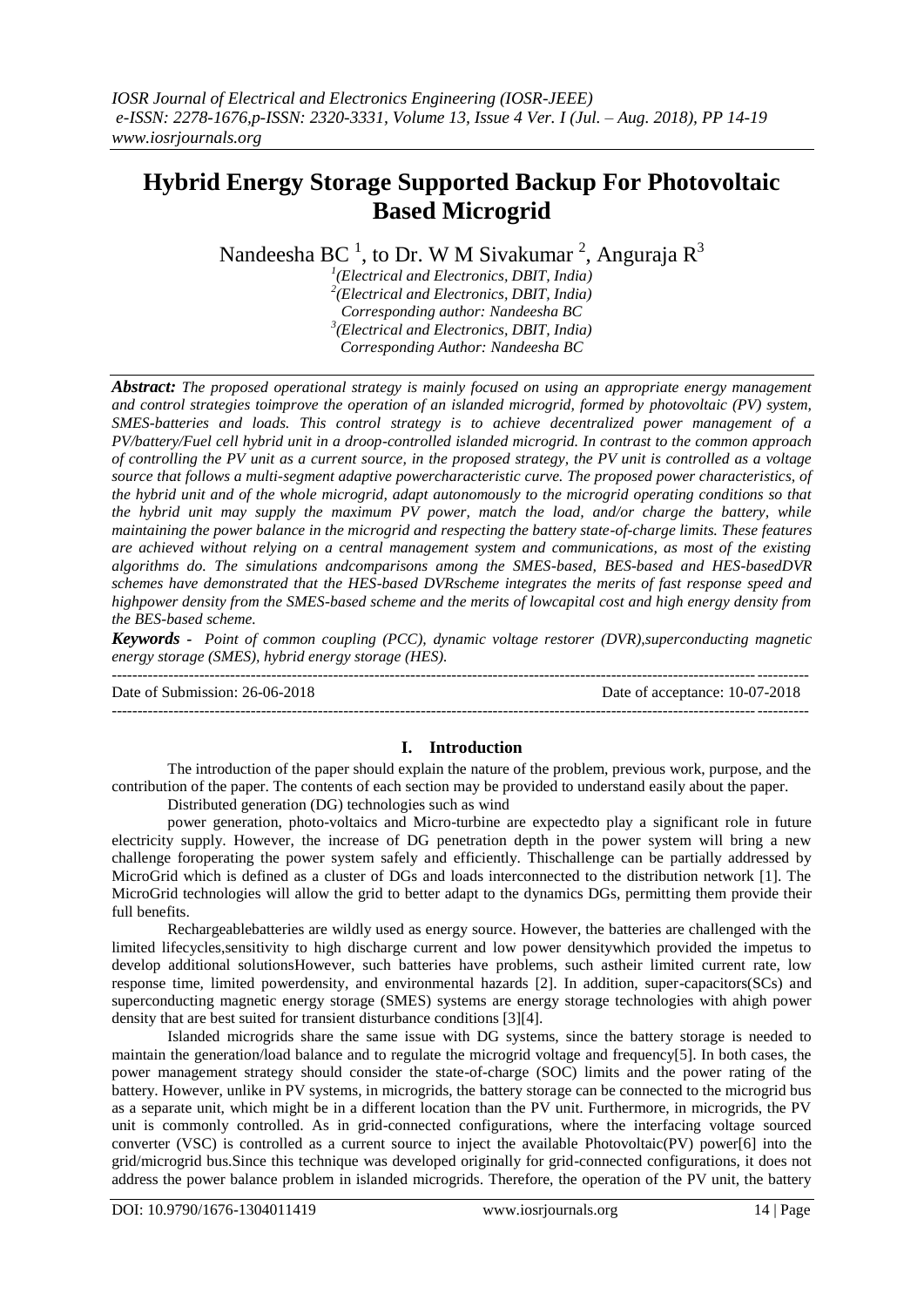storage, and other units in the microgrid, such as droop-controlled units, must be coordinated to balance the power in the islanded microgrid[7] while respecting the battery storage limits. Accordingly, a supervisory power management strategy, which is usually implemented in a central energy management system (EMS), is required to coordinate the operation [8] of these units.

However, communication can still be used in the grid-connected mode as a part of the tertiary control layer to achieve certain objectives such as ensuring economic dispatch based on the electricity market and fuel prices. In this case, communications are not crucial to maintain the power balance in the microgrid, as it is achieved through the grid. Moreover the power management strategy is designed so that both the fuel cell and the battery use the droop control approach to share the peak load, when the power available from the PV unit and the micro turbine is inadequate to match the load. This might deplete the battery prematurely. Instead, it is recommended that the battery only be used during transients, and to supply the deficit power only after the load increases beyond the total capacity of the other generating units.

The proposed voltage characteristics, of the hybrid unit and of the whole microgrid, adapt autonomously to the operating conditions of the microgrid so that the hybrid unit may supply the maximum PV power, match the load, and/or charge the battery. This is accomplished while maintaining the power balance in the microgrid and respecting the battery SOC limits. In general, the battery module within the hybrid unit is controlled to offer the same operational functions that a separate storage unit can provide in an islanded microgrid, such as maintaining the microgrid power balance and regulating the voltage and frequency. Distributed generation (DG), also known as on-site generation generates electricity frommany small sources such as solar, tidal, natural gas (fuel cells), wind and small hydro. Due tocertain advantages like environmental friendliness (low or zero emission of pollutant gases), flexibility and expandability, DG's are considered as the best option to form modern electricalgrids by properly locating them. DG technology is decentralized and is gaining increasingattention due to various advantages offered by them. The advancement in power electronicstechnology makes it possible to integrate DG systems to the utility

## **II. System Description And Basic Principle**

The Fig. 1 indicates the application of a SMES-battery in a photovoltaic-based microgrid, which is composed of two solar PV generators and two power loads. The SMES and the battery are independently controlled, and a fully active topology including two DC/DC and DC-AC converters is adopted [9].and corresponding MATLAB Simulink model is depicted in below figure 2 Which is modeled in MATLAB of version is 2014a.



**Fig. 2.**Simulink model of a photovoltaic-based microgrid with a SMES-battery.

This whole system consists following blocks and they are explained briefly as fallow

- > Pv Module Generation.
- Battery
- Dc To Dc Converter
- Dc To Ac Converter
- Smes

#### **1**)**Pv Module Generation.**

In Matlab Simulink have only solar array so we must create a PV module using that solar array.Fig. 3 indicates the photovoltaic-array of diode model, fig1 PV based microgridwhich is composed of two solar PV generators and two power loads. In this PV systemmodules consists solar arrays those are connected in series. When the irradiance value is given to the solar terminal solar cell converted generates DC power that is converted to AC and connected to AC 3phase grid. In a Grid-connected Solar power is sold to the electricity

DOI: 10.9790/1676-1304011419 www.iosrjournals.org 15 | Page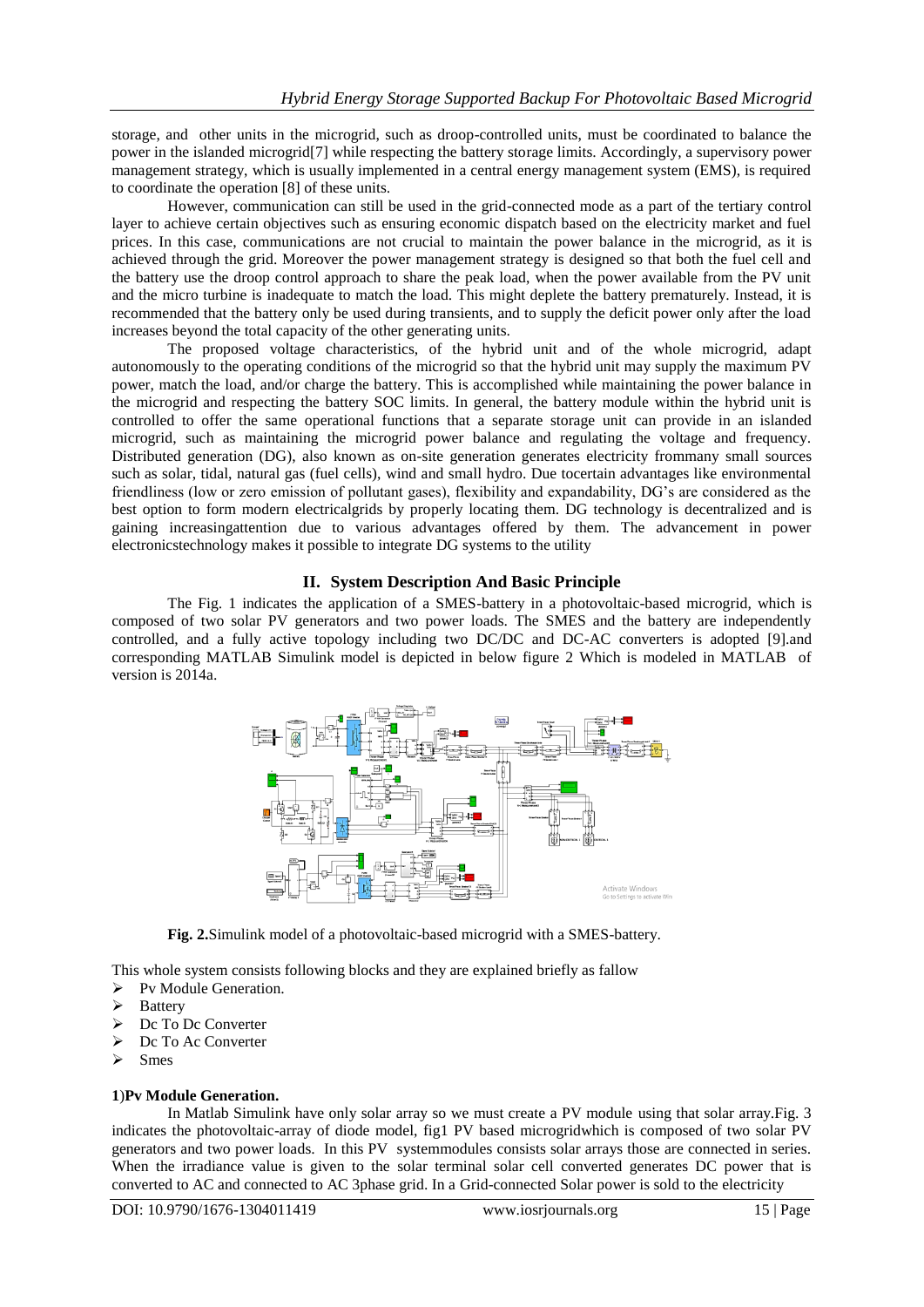company. In this type of system the usual choice for energy storage is the lead-acid battery. The number and type of batteries is dependent on the amount of energy storage needed. Find out more about batteries here.PVPower is emerging as a major power resource, steadily becoming more affordable and proving to be more reliable than utilities. Photovoltaic power promises a brighter, cleaner future for our children. Using the technology we have today we could equal the entire electric production of the United States with photovoltaic power plants using only about 12,000 square miles. Originally this technology was a costly source of power for satellites but it has steadily come down in price making it affordable to all power homes and businesses.



**Fig. 3.** Simulink model of a photovoltaic array

Each module is rated by its DC output power under standard test conditions (STC), and typically ranges from 100 to 320 watts. The efficiency of a module determines the area of a module given the same rated output - an 8% efficient 230 watt module will have twice the area of a 16% efficient 230 watt module. A single solar module can produce only a limited amount of power; most installations contain multiple modules. A photovoltaic system typically includes a panel or an array of solar modules, an inverter, and sometimes a battery and/or solar tracker and interconnection wiring. Solar panel refers either to a photovoltaic module, a solar thermal energy panel, or to a set of solar photovoltaic (PV) modules electrically connected and mounted on a supporting structure.

## **2)Battery And Dc-Dc Boost Converter**

An electric battery is a device consisting of one or more electrochemical cellsWhen the microgrid operates normally, the battery storage is to restrain the long-term power fluctuation (low-frequency power component) in the PCC. For the faults, the battery storage will act as a backup support and with external connections provided to power electrical devices Fig 4 and 5 shows the MATLAB Simulink model of battery with DC-DC boost converter and their controller respectively.



**Fig. 4**. Simulink model of a battery with DC-DC boost converter



**Fig. 5.** Simulink model of a battery and boost converter control

Batteries come in many shapes and sizes, from miniature cells used to power hearing aids and wristwatches to small, thin cells used in smartphones, to large lead acid batteries used in cars and trucks, and at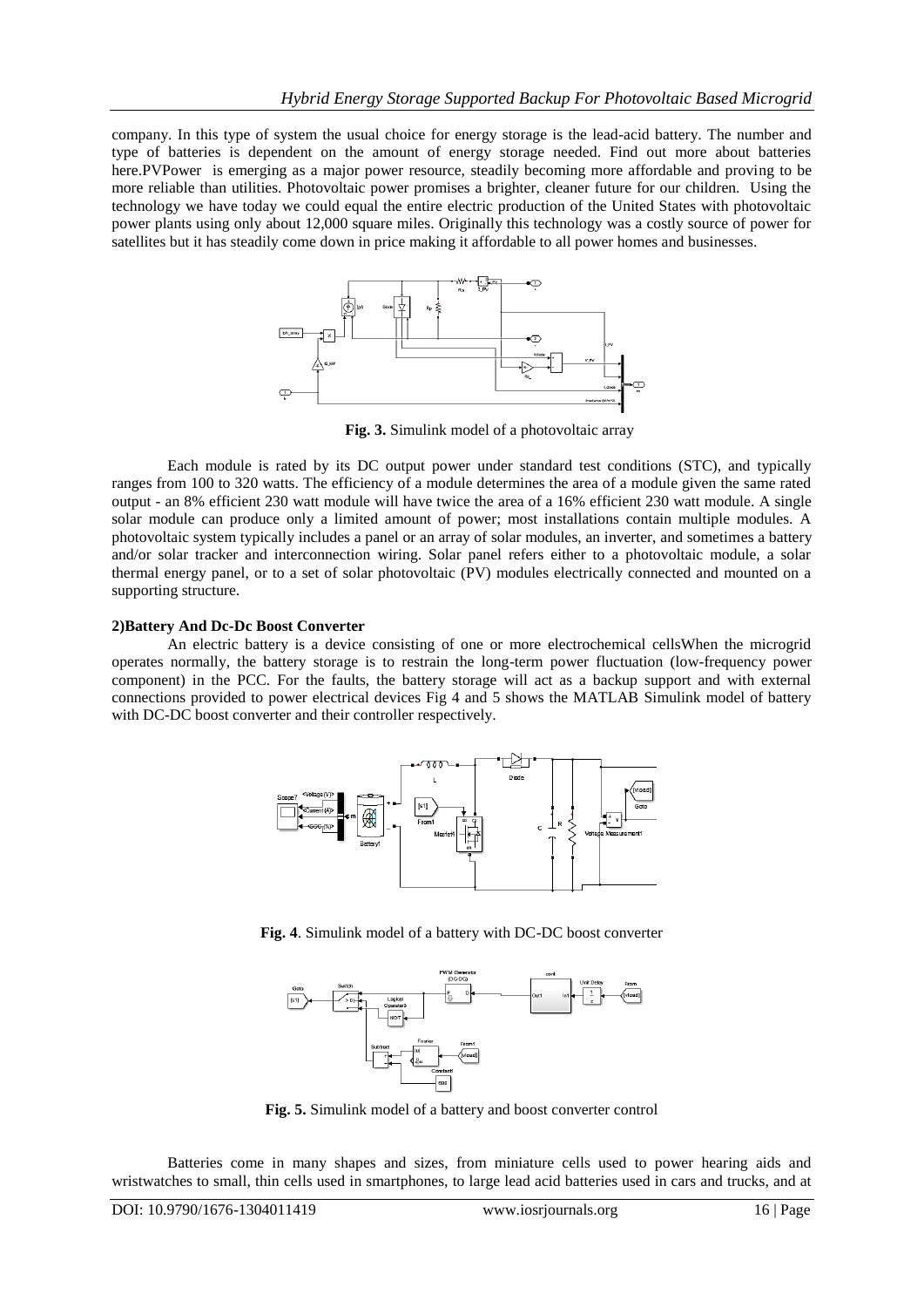the largest extreme, huge battery banks the size of rooms that provide standby or emergency power for telephone exchanges and computer data centers. In this we are using SMES and Battery to supply the load.

A DC-to-DC boost converter is an electronic circuit or electromechanical device that converts a source of direct current (DC) from one voltage level to another Additionally, the battery voltage declines as its stored energy is drained. Switched DC to DC converters offer a method to increase voltage from a partially lowered battery voltage thereby saving space instead of using multiple batteries to accomplish the same thing[10]. Most DC to DC converter circuits also regulate the output voltage. Some exceptions include high-efficiency LED power sources, which are a kind of DC to DC converter that regulates the current through the LEDs, and simple charge pumps which double or triple the output voltage. DC to DC converters developed to maximize the energy harvest for photovoltaic systems and for wind turbines are called power optimizers. Transformers used for voltage conversion at mains frequencies of 50–60 Hz must be large and heavy for powers exceeding a few watts. This makes them expensive, and they are subject to energy losses in their windings and due to eddy currents in their cores. DC-to-DC techniques that use transformers or inductors work at much higher frequencies, requiring only much smaller, lighter, and cheaper wound components. Consequently these techniques are used even where a mains transformer could be used.

A bidirectional converter is useful, for example, in applications requiring regenerative braking of vehicles, where power is supplied to the wheels while driving, but supplied by the wheels when braking. Switching converters are electronically complex, although this is embodied in integrated circuits, with few components needed. They need careful design of the circuit and physical layout to reduce switching noise (EMI / RFI) to acceptable levels

## **3)Dc To Ac Converter**

Most inverter applications require a means of voltage control. This control may be required because of variations in the inverter source voltage and regulation within the inverter. It can be grouped into three categories,

- $\triangleright$  Control of voltage supplied to the inverter
- $\triangleright$  Control of voltage within the inverter
- $\triangleright$  Control of voltage delivered by the inverter



**Fig. 6**. Simulink model of SMES with DC-DC Chopper and DC-AC Inverter



**Fig. 7.** Simulink model of DC-AC Inverter PWM Signal Generator

Fig 6 and 7 shows the MATLAB Simulink model of of SMES with DC-DC boost converter and DC-AC Inverter and DC-AC Inverter PWM Signal Generator respectively battery with boost converter and their controller respectively There are a number of well-known methods of controlling the d-c voltage supplied to an inverter or the a-c voltage delivered by an inverter. It includes the use of saturable reactor, magnetic amplifier, and induction regulator, phase controlled rectifiers and transistor series or shunt regulators. With the introduction of high speed, efficient and extremely reliable solid state switching devices, including transistor and silicon controlled rectifier, considerable effort has been put to develop new methods of voltage control. In

general, these improved controls involve switching techniques where the voltage control is achieved by some form of switching time-ratio control.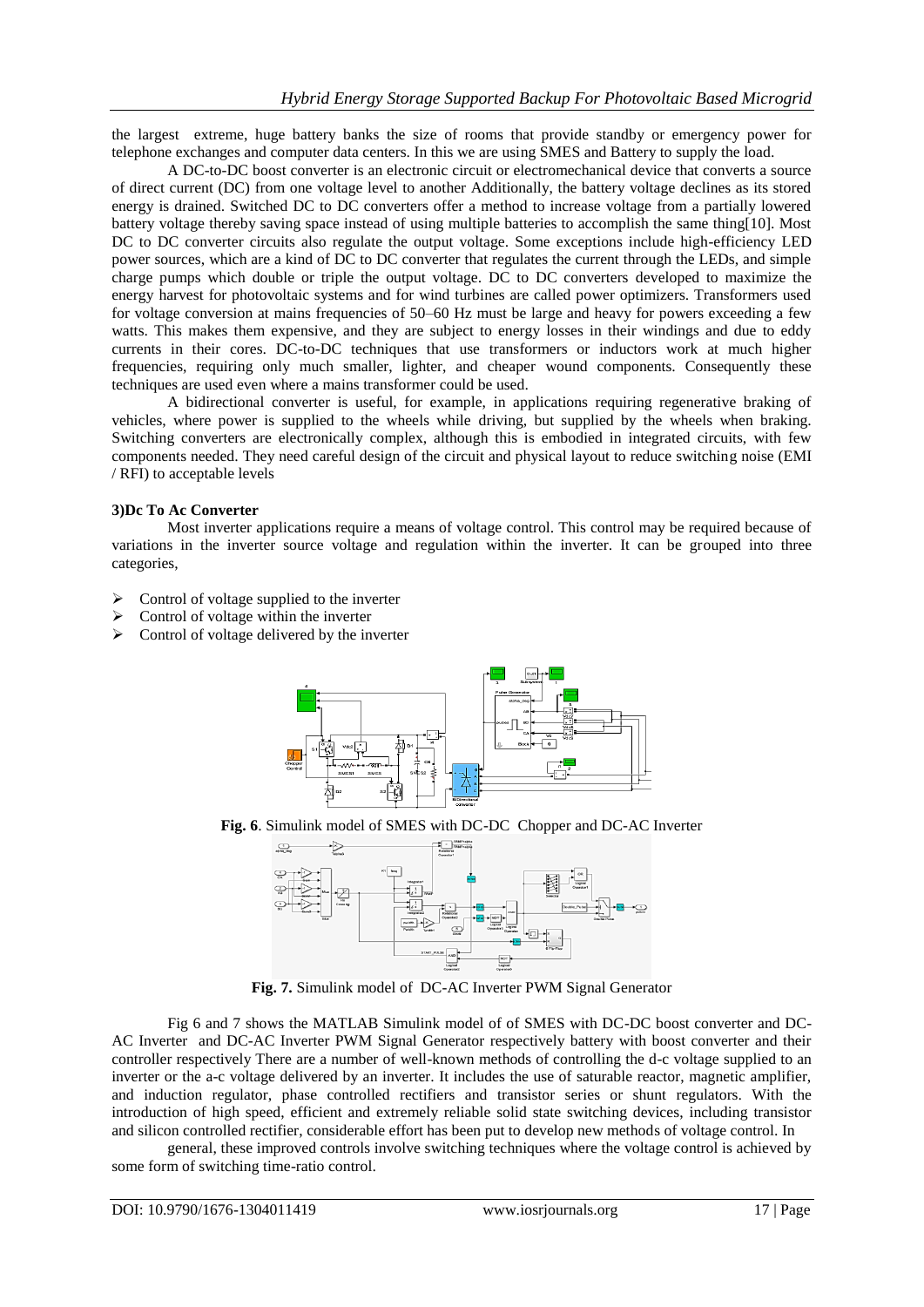

**Fig. 8.** Simulink model of PWM Signal Generator Controller

Fig. 8 shows the control Simulink model of PWM Signal Generator block diagram of the SMES for the microgrid. In light of Fig. 8 the output voltage of inverter control is to handle the internal fault as same as normal case voltage. Here, not only a voltage outer-loop regulator and a current inner-loop regulator are used, but also the voltage adjustment based open-loop control is applied[11]. It means that the voltage reference after an integral processing will be sent to the Pulse-Width Modulation (PWM) pulses, so as to make the SMES inverter's voltage outputs be controlled within a given frequency.

One of the most advantageous means of controlling inverter output voltage is to incorporate switching time-ratio controls within the inverter circuit. This basic form of inverter voltage control is the principal emphasis of this chapter. With implementation of this technique, it is often possible to include inverter output voltage control without significantly adding to the total number of circuit components. A single phase pulse width control technique is discussed here to illustrate the important principles of this means of controls. By properly gating the inverter controlled rectifying device it is possible to vary the amplitude of fundamental component of inverter output voltage.

## **III. Results**

When grid meets fault between 0.05-0.15 second duration at same time circuit breaker isolates grid from supply then three-phase voltage and currents sag to 50% of nominal voltage and current occurs this is because same load supplying by only PV and battery which is depicted in figure8.



**Fig. .** Hybrid System Simulation results: Three phase sag to 50% of nominal voltage at load during faults in  $0.05 - 0.15$ second



**Fig. .** Hybrid System Simulation results:

Three phase sag is cleared at load during faults in 0.05-0.15second lasting 100 ms was used to demonstrate the response of the DVR and energy storage systems. From Fig. 9 it can be seen that the hybrid